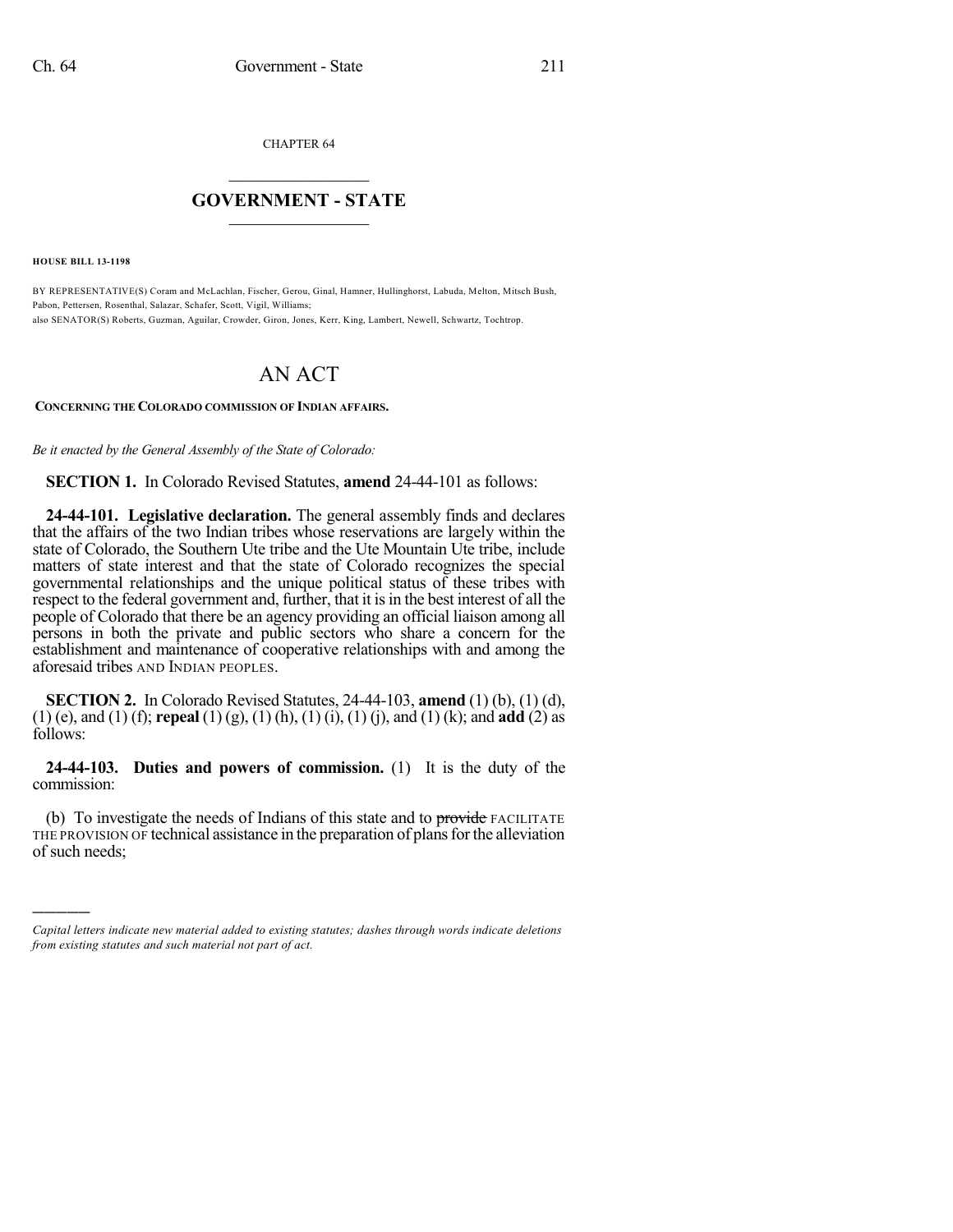(d) To review all proposed or pending legislation and amendments to existing legislation affecting Indians in this state;

(e) To study the existing status of recognition of all Indian groups, tribes, and communities presently existing in this state; AND

(f) To employ and fix the compensation of an executive secretary DIRECTOR of the commission, who shall carry out the responsibilities of the commission.

(g) To petition the general assembly for funds to effectively administer the commission's affairs and to expend funds in compliance with state regulations;

(h) To accept and receive gifts, funds, grants, bequests, and devices for use in furthering the purposes of the commission;

(i) To contract with public or private bodies to provide services and facilities for promoting the welfare of the Indian people;

(j) To make legislative recommendations;

(k) To make and publish reports of findings and recommendations.

(2) THE COMMISSION HAS THE FOLLOWING POWERS:

TO PETITION THE GENERAL ASSEMBLY FOR FUNDS TO EFFECTIVELY ADMINISTER THE COMMISSION'S AFFAIRS AND TO EXPEND FUNDS IN COMPLIANCE WITH STATE REGULATIONS;

(b) TO ACCEPT AND EXPEND GIFTS, FUNDS, GRANTS, DONATIONS, BEQUESTS, AND DEVISES FOR USE IN FURTHERING THE PURPOSES OF THE COMMISSION;

(c) TO CONTRACT WITH PUBLIC OR PRIVATE BODIES TO PROVIDE SERVICES AND FACILITIES FOR PROMOTING THE WELFARE OF INDIAN PEOPLES;

(d) TO MAKE LEGISLATIVE RECOMMENDATIONS;

(e) TO FORM COMMITTEES AS NEEDED TO RESPOND TO AND ADDRESS THE NEEDS OF TRIBAL GOVERNMENTS AND INDIAN PEOPLES OF THIS STATE; AND

(f) TO MAKE AND PUBLISH REPORTS OF FINDINGS AND RECOMMENDATIONS.

**SECTION 3.** In Colorado Revised Statutes, **amend** 24-44-104 as follows:

**24-44-104. Membership - term of office - chairperson - compensation.**  $(1)$  (a) The commission shall consist CONSISTS of the FOLLOWING ELEVEN VOTING MEMBERS:

(I) THE lieutenant governor;

(II) The executive director DIRECTORS of: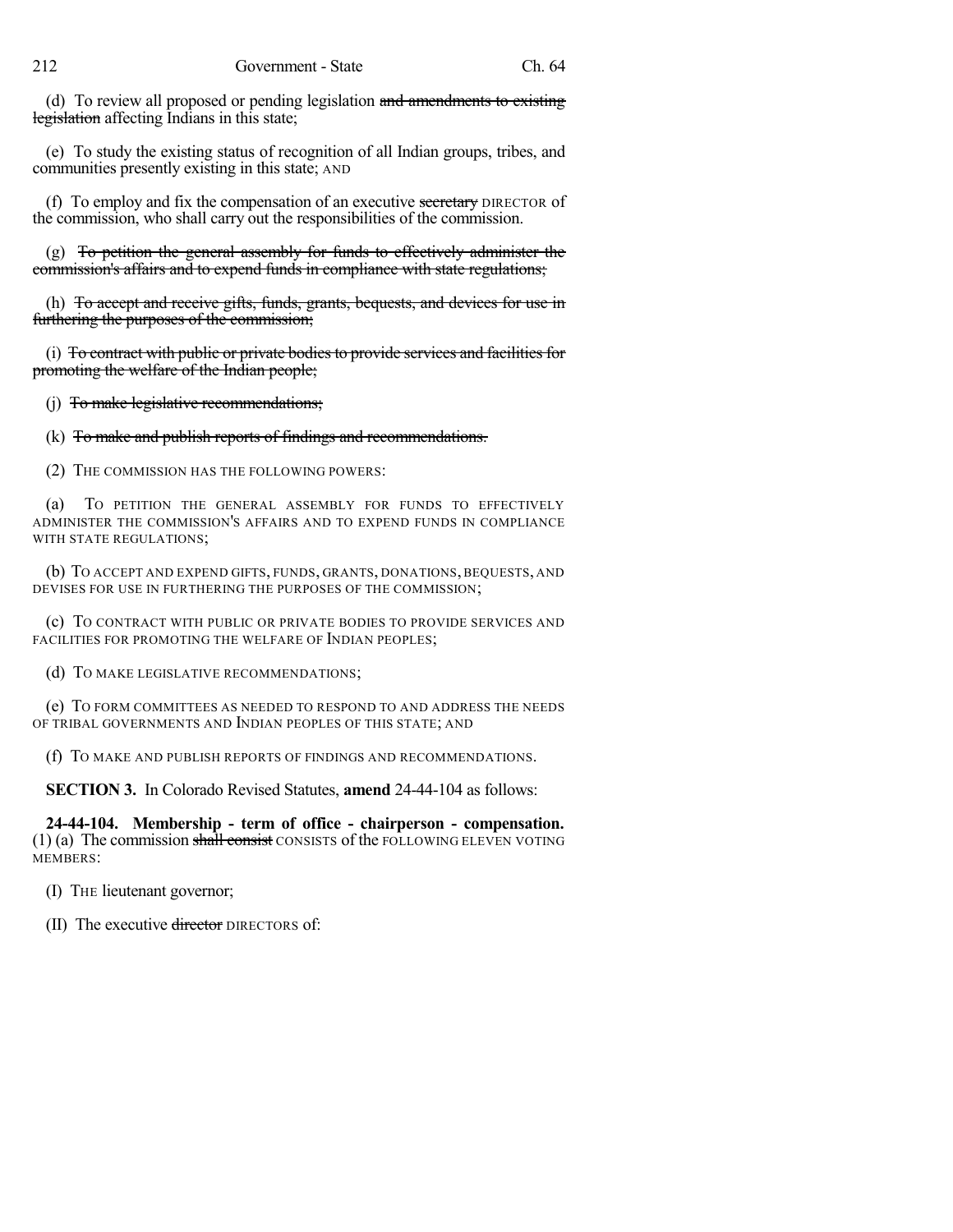(A) The department of human services;

(B) The executive director of the department of public health and environment;

(C) The executive director of the department of natural resources; AND

(D) The executive director of the department of local affairs;

(III) Two official representatives each from Southern Ute and Ute Mountain Ute tribes; and

(IV) Two at-large members who shall be selected by the commission at its first meeting and **annually** TRIENNIALLY thereafter.

(b) THE GOVERNOR MAY, FROM TIME TO TIME AS HE OR SHE DEEMS APPROPRIATE TO RESPOND TO THE NEEDS OF TRIBAL GOVERNMENTS AND INDIAN PEOPLES OF THE STATE, APPOINT REPRESENTATIVES OF FEDERAL, STATE, OR LOCAL GOVERNMENTAL AGENCIES TO SERVE AS EX OFFICIO NONVOTING MEMBERS AND REPRESENTATIVES OF NONGOVERNMENTAL ENTITIES THAT HANDLE ISSUES FACING THE TRIBES AND INDIAN PEOPLES OF COLORADO AS NONVOTING ADVISORY MEMBERS OF THE COMMISSION.

(c) THE COMMISSION SHALL CONSULT WITH OTHER PERSONS AS IT DEEMS APPROPRIATE,INCLUDING REPRESENTATIVES OF OTHER PRINCIPAL DEPARTMENTS OF STATE GOVERNMENT, POLITICAL SUBDIVISIONS, ORGANIZATIONS WITH EXPERIENCE IN AMERICAN INDIAN LEGAL MATTERS, OR OTHER SUCH ENTITIES.

(2) (a) Members serving by virtue of their office within state government may appoint a designee and shall serve so long as they hold that office. Members representing Ute Indian tribes shall be designated by their respective tribal governing bodies. MEMBERS APPOINTED PURSUANT TO PARAGRAPH (b) OF SUBSECTION (1)OF THIS SECTION SERVE AS LONG AS THEY HOLD THE POSITION IN THE GOVERNMENTAL AGENCY OR NONGOVERNMENTAL ENTITY THEY HELD WHEN ORIGINALLY APPOINTED.

(b) The lieutenant governor shall serve as chairman CHAIRPERSON of the commission and shall, subject to the provisions of section 24-44-105 and the ratification of a majority of the full VOTING MEMBERS OF THE commission, appoint an executive secretary DIRECTOR.

(3) Commission members who are seated by virtue of their office within the state government, or their designees, shall not be compensated for their services rendered for the commission. All other commission members shall be compensated at the rate of thirty-five dollars per day for each day that the commission is in session. All members shall be reimbursed for their actual and necessary expenses incurred in the performance of their duties.

**SECTION 4.** In Colorado Revised Statutes, **amend** 24-44-105 as follows:

**24-44-105. Executive director.** The commission may employ an executive secretary DIRECTOR to carry out the day-to-day responsibilities and business of the commission. The executive secretary shall be DIRECTOR IS an ex officio member of